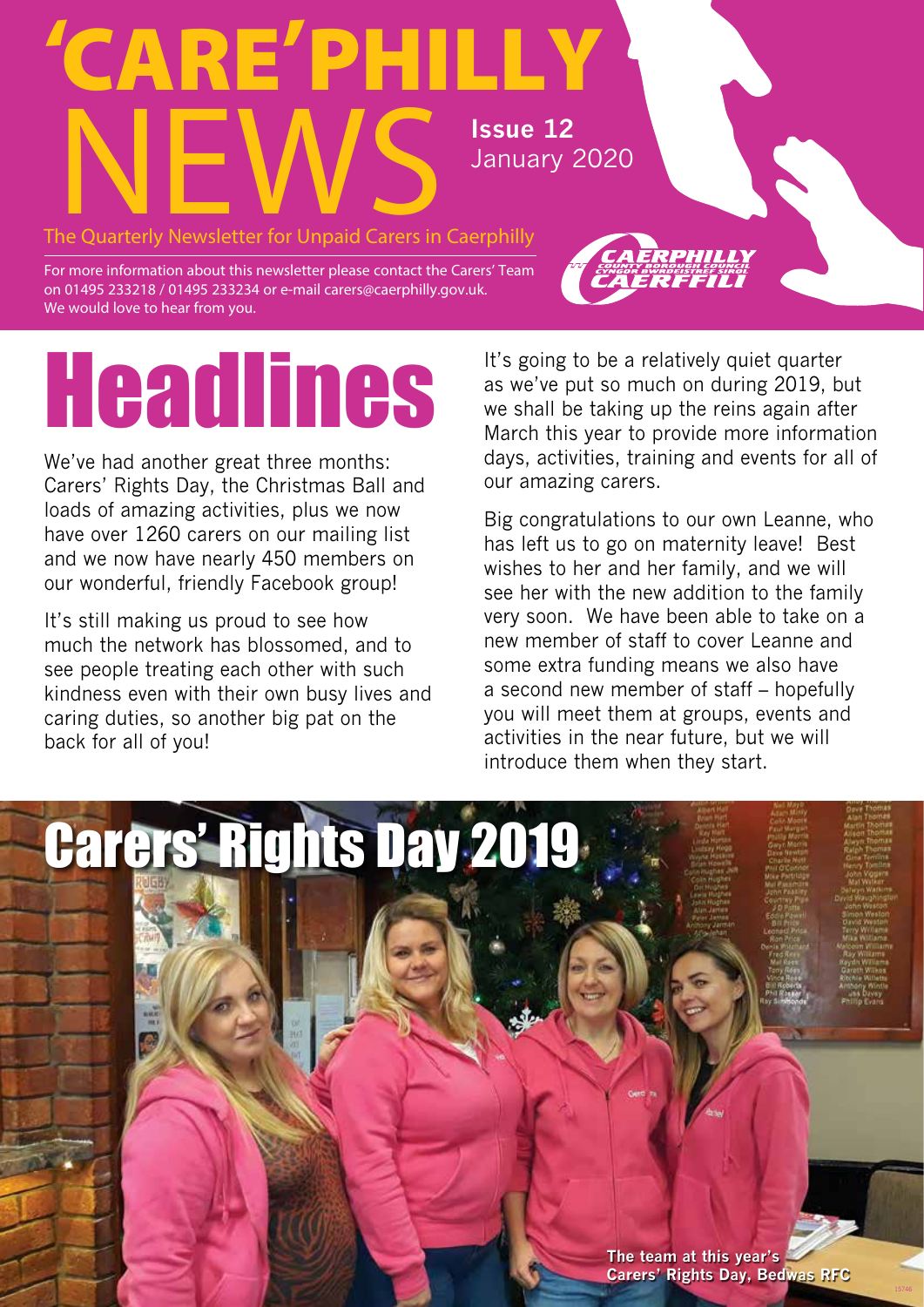## Christmas Ball 2019

Another amazingly successful event, for which we had nothing but positive feedback. Over 250 carers and their beautiful families came together again this year to enjoy our annual Christmas knees up at Bryn Meadows Golf Hotel and Spa.

A special thank you to them for the amazing staff, atmosphere and delicious food they provided.



The room

## Upcoming Events and Activities

Although this is what we have booked so far, more events and activities get added as time goes on, so it's always best to check on our Facebook group or the website to see the most up to date list. Or just simply get in touch with us if you don't have access to the internet.

|  | <b>Tuesday 21st January</b><br>2020 at 10am-1pm;<br>lunch at 1:30pm   | Spa day for 10 carers at Bryn Meadows Golf & Spa,<br>Maesycwmmer. (Please note, priority will be given to those<br>carers that have not been given places previously.) |
|--|-----------------------------------------------------------------------|------------------------------------------------------------------------------------------------------------------------------------------------------------------------|
|  | <b>Tuesday 4th February</b><br>2020 from 2-5pm                        | <b>Music, "Mocktails" and Massage at Caerphilly Golf Club</b>                                                                                                          |
|  | <b>Thursday 27th February</b><br>2020 at 10am-1pm;<br>lunch at 1:30pm | Spa day for 10 carers at Bryn Meadows Golf & Spa,<br>Maesycwmmer. (Please note, priority will be given to those<br>carers that have not been given places previously.) |
|  | <b>Saturday 21st March</b><br>2020 at 10am-1pm;<br>lunch at 1:30pm    | Spa day for 6 carers at Bryn Meadows Golf & Spa,<br>Maesycwmmer. (Please note, priority will be given to those<br>carers that have not been given places previously.)  |
|  |                                                                       |                                                                                                                                                                        |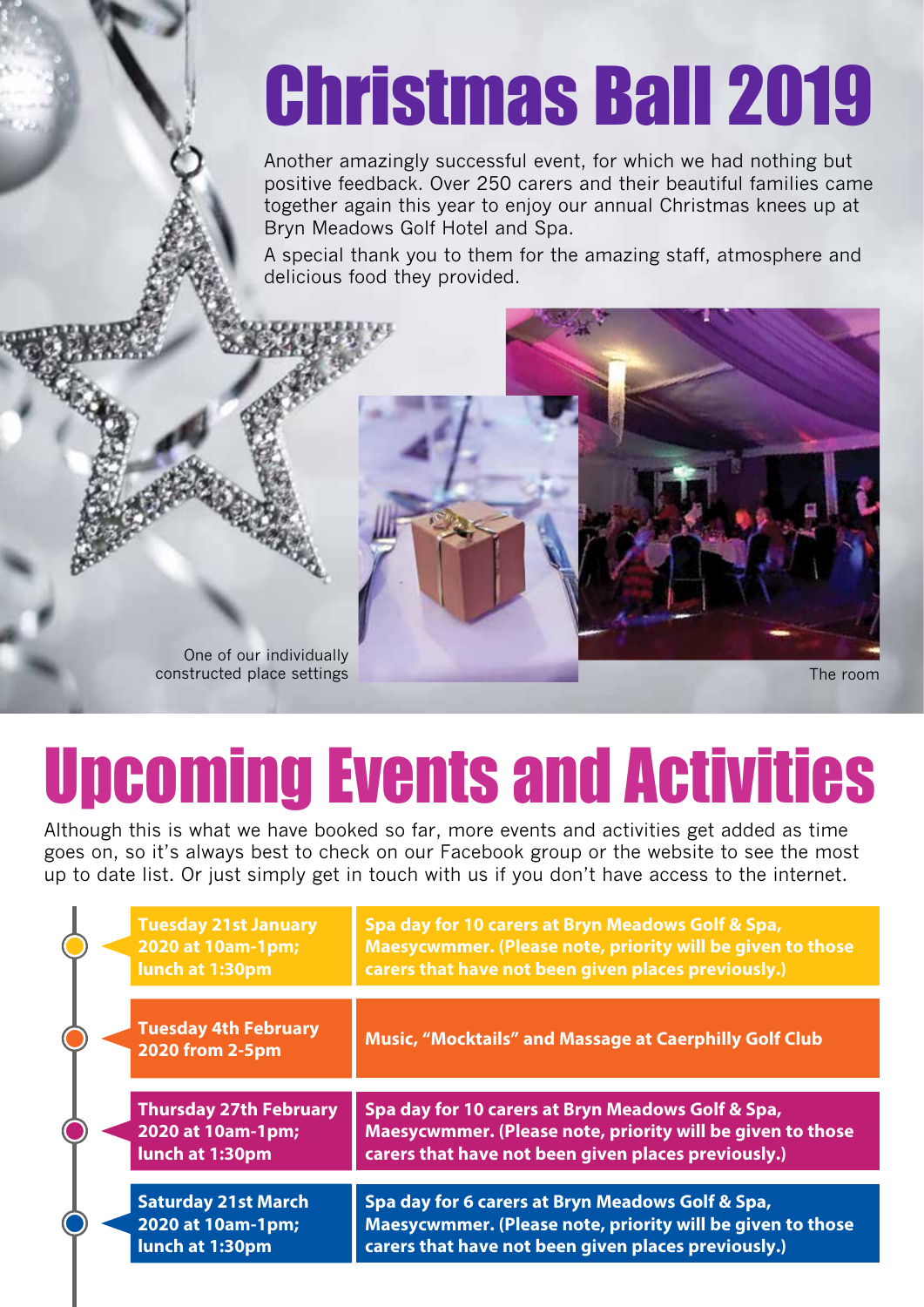

**Saturday 28th March 2020 at 10am – 1pm; lunch at 1:30pm**

**Spa day for 6 carers at Bryn Meadows Golf & Spa, Maesycwmmer. (Please note, priority will be given to those carers that have not been given places previously.)**

Limited places are available to most activities and events (unless stated) but we do try and share these out fairly. To enquire about any of them, please get in touch.

**NB. IF YOU PUT YOUR NAME DOWN FOR SOMETHING AND WE DON'T LET YOU KNOW YOU'VE BEEN SUCCESSFUL, PLEASE ASSUME YOU HAVEN'T GOT A PLACE.**

**TRANSPORT IS ONLY PROVIDED WHERE STATED.**

**ALL** these activities are paid for to show our appreciation of carers and the hard work you do. We do always try to ensure that everyone showing an interest gets a chance to attend at least one event or activity.

While we know that things happen that sometimes mean you are unable to come on the day, where possible, please do let us know as soon as you know you cannot come as we can then offer precious places to other carers.

## Carers' Training

**We are still working with our in house training team to bring you more training courses this year.**

Chatty Cafés



Caerphilly County Borough Council are working closely with the 50+ Forum to help address isolation and loneliness in the borough by supporting a community based initiative which encourages people to get talking!

The Chatty Café Scheme encourages cafes to designate a 'Chatter and Natter' table, where customers can sit and talk to other customers if they so wish! This scheme is for all, and it is hoped it will bring people together, and encourage social interaction.

There are already several venues across the borough signed up to the scheme, including Caerphilly Visitor's Centre and the White Rose Resource Centre, New Tredegar. It is hoped to bring more venues on board over the coming months.

For more information, or if you are interested in joining the scheme, please contact Rhian Meaden on meader1@caerphily.gov.uk / 07818 036940.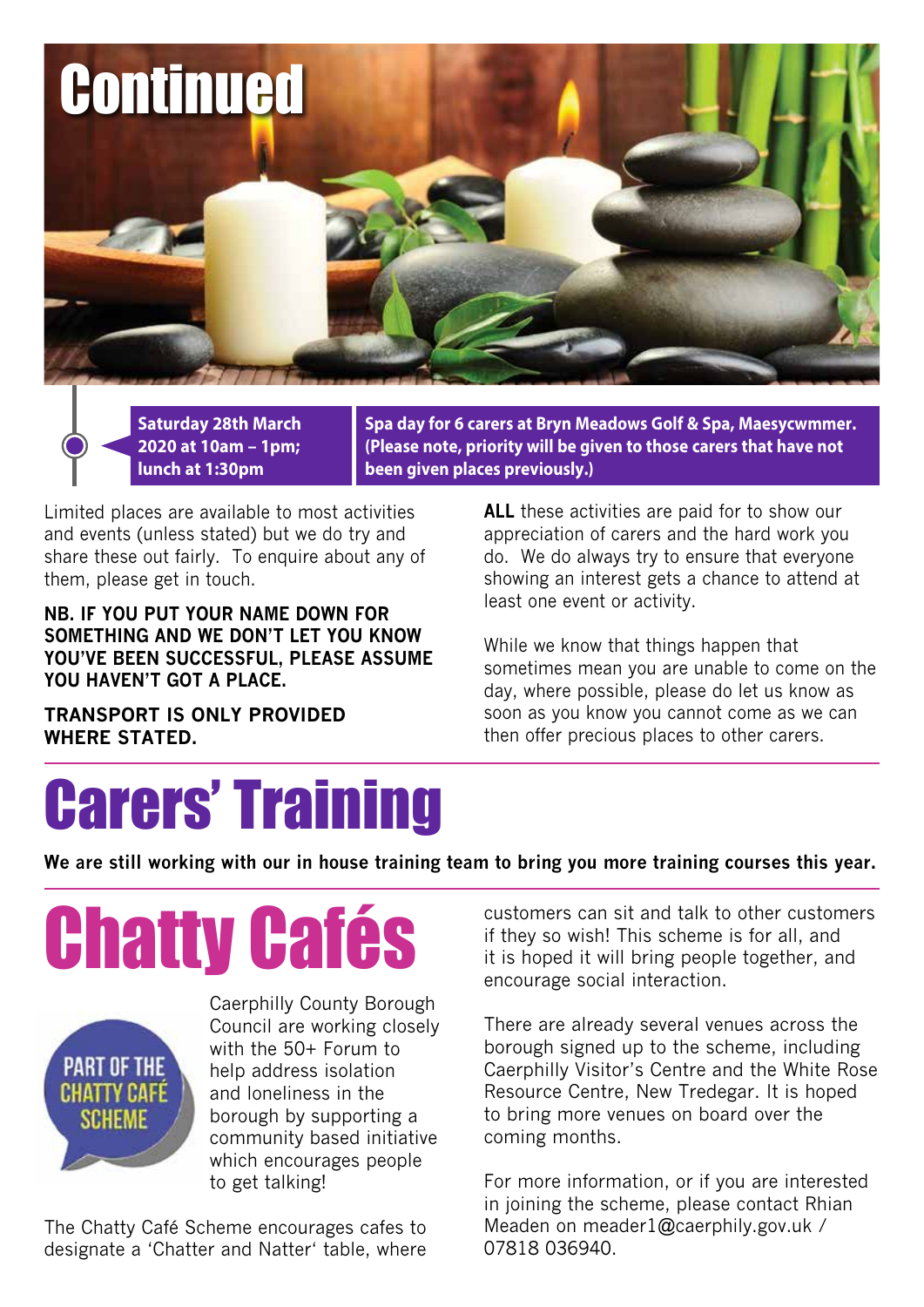# **Carers HOTINS**

**Here are the details of the groups we currently run. This is your chance to speak to us and others who have experience of a caring role. Even though each group meets for an hour and a half, please just feel free to drop in for as long as you want.**

**The All Wales Forum have asked if they could attend your groups in January and February to speak to carers about what your priorities would be over the coming year. We have therefore invited them to attend groups during these months.**

### **Bargoed**

The Bargoed carers group meets on the fourth Wednesday of the month from 2pm-3:30pm in Bargoed Library.

**Upcoming dates:**

**22.01.20 26.02.20 25.03.20**

### Blackwood

The Blackwood carers group meets on the last Tuesday of the month from 1pm-2:30pm in the Sirhowy (Wetherspoon's), Blackwood.

**Upcoming dates: 28.01.20 25.02.20 31.03.20**

## **Caerphilly**

The Caerphilly carers group meets on the first Friday of the month from 2pm-3:30pm in Caerphilly Library.

**Upcoming dates:**

**03.01.20 07.02.20 06.03.20**

### **Risca**

The Risca carers group meets on the second Thursday of the month from 2pm-3:30pm in The Coffee Mill, Commercial Street, Risca.

**Upcoming dates: 09.01.20 13.02.20 12.03.20**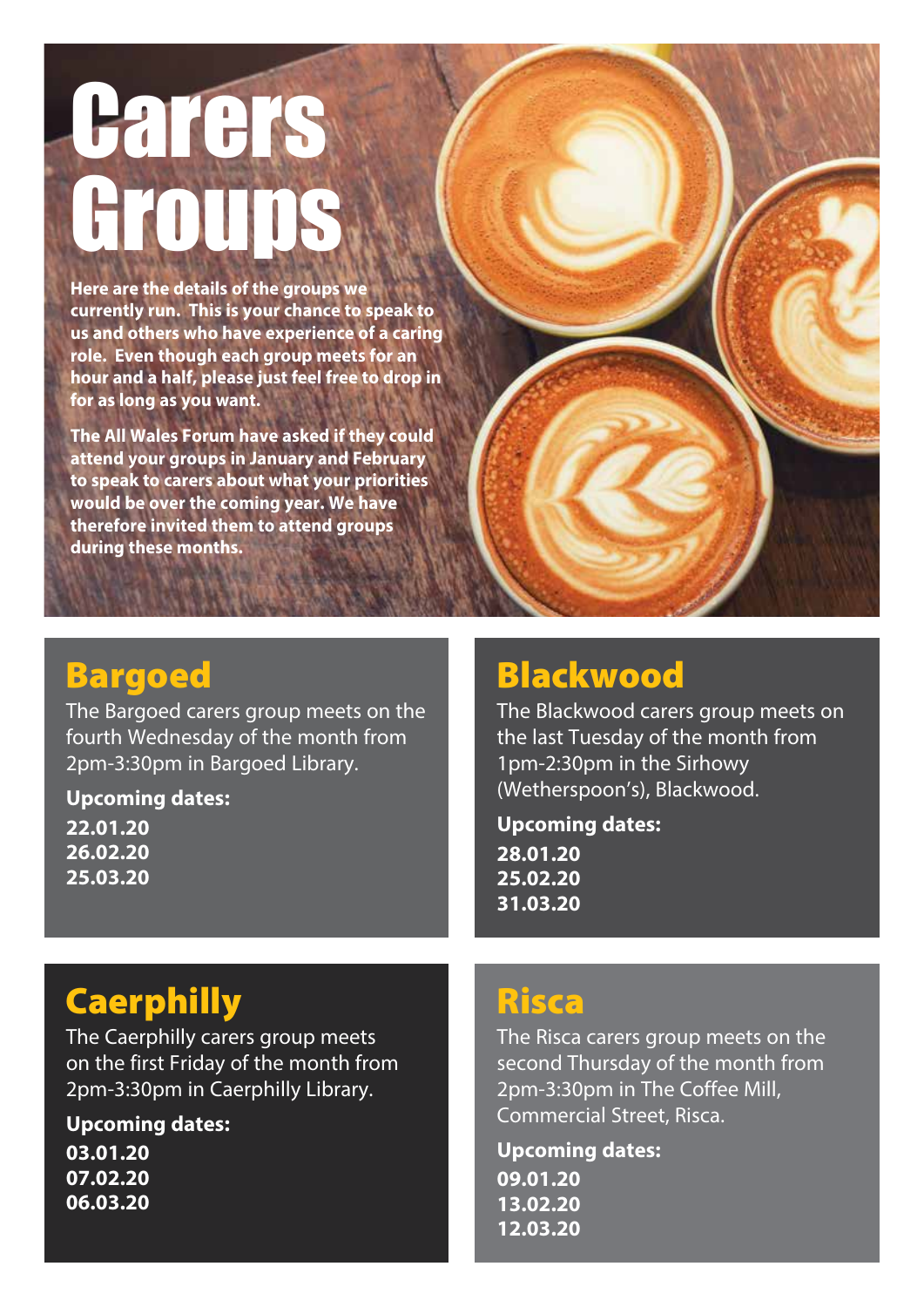## **Dementia Life Coach Service | Carers' Small**

## **Dementia<br>Life Coach**



A Dementia Life Coach provides an holistic bespoke service, tailored to the well-being needs of the carer(s) of an individual with Dementia who lives in the Greater Gwent locality.

Caring for someone with dementia can have a huge effect on carer's and families life. It can be a lonely, stressful, complex and a difficult journey to embark on when on your own.

### **What Services Can A Dementia Life Coach Provide?**

- . Information and supportive coaching in the home
- A safety assessment with solutions for problem greas
- Telephone and email support
- Assist you to plan for the future
- Ongoing supportive coaching
- Recommend measures to meet home safety requirements
- Designs a setting to reduce/manage stress, anxiety and guilt
- Provides support and structure in dealing with Dementia
- Develops solutions to on-going, dementia related problems
- · Increase care giver confidence
- Creates teamwork among family members and care giver
- The Dementia Coach can assist to restore a sense of normality in the home to the extent possible

### www.ageconnectstorfaen.org

Registered Charity No: 1172466

**For more information about accessing this service please call: 01495 769264**

# Grant Scheme

We've been able to add more money into the scheme, which has benefitted over 160 carers (and their families) in Caerphilly since it began in 2017. To request an application form and guidance notes, please e-mail us on carers@caerphilly.gov.uk or call us.



## Young Carers

Caerphilly's young carers were able to take part in another successful Carers' Rights Day at Hilston Park, Monmouth, which was organised by Monmouthshire County Council Carers Team and Caerphilly Carers Team.

They were able to take part in arts and crafts, archery, the "Leap of Faith" (see photo), orienteering, and team games. The theme of the day was "superheroes" and we were able to give some special prizes and gifts to the young people as a thank you for being **our heroes. Everyone fed back they had enjoyed the day.** Everyone fed back they had enjoyed the day.

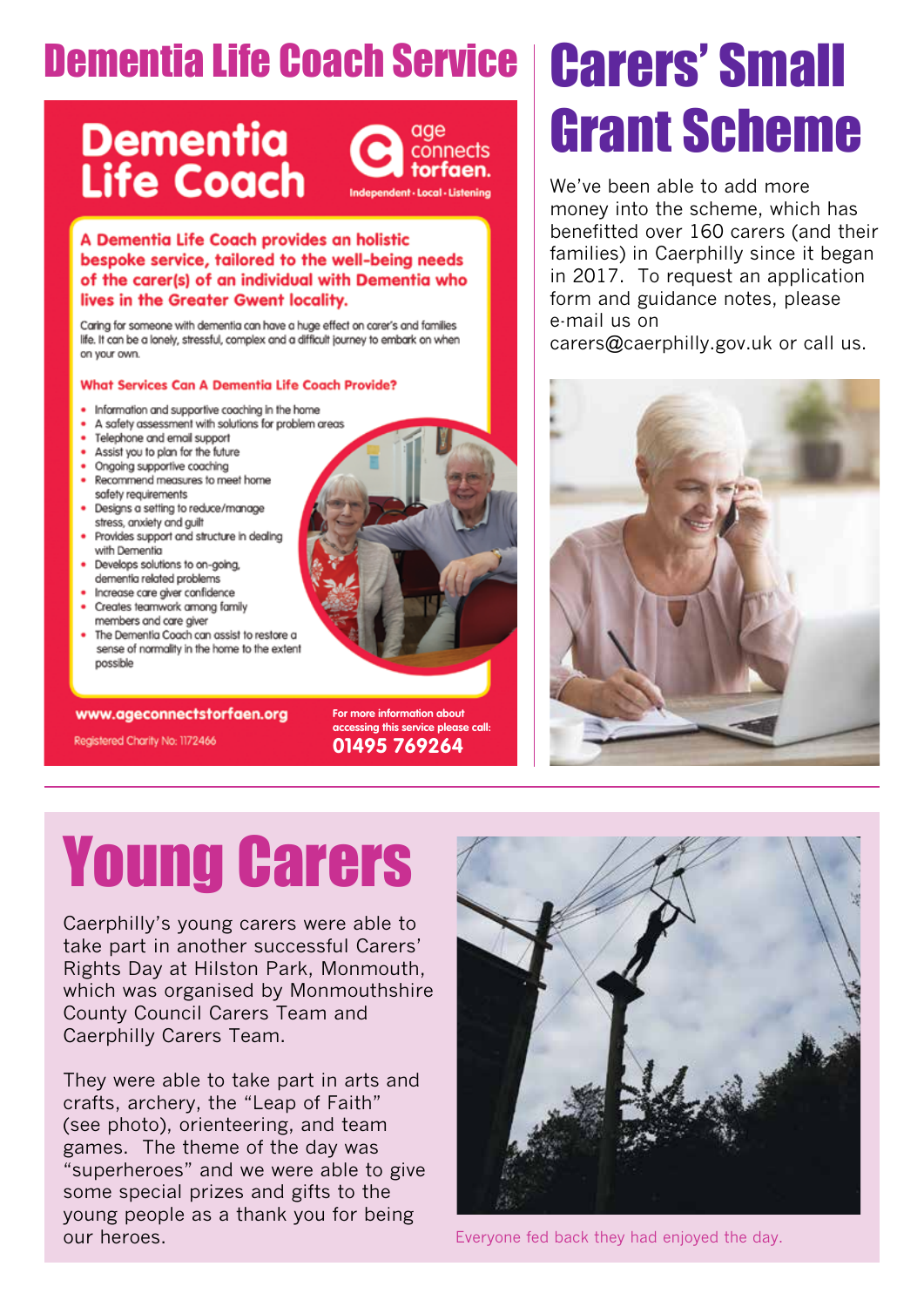## Barnardo's at Safeguarding Conference



Here is the Barnardo's stand at a recent conference. Barnardo's said: "It was wonderful to be at the Gwent Safeguarding Young People's Conference in Newport and have chance to talk about the support we can offer young carers.

We were really busy meeting young people aged 12 to 17 as part of a major event opened by the Children's Commissioner for Wales Sally Holland which included workshops on mental health, bullying and knife crime."

Young carers also enjoyed a family activity at the Coffee Mill, Risca, whereby a parent was able to accompany their child / children and spend time together. The activity was an afternoon of learning how to decorate cupcakes which the families could take home, a buffet and hot drinks and the chance to build friendships. Jordana, owner of the Coffee Mill, was very helpful and patient when teaching how to decorate and all gave thanks for the opportunity and said they had enjoyed the day.

One parent fed back: "It was nice to be able to talk to other parents and to know we are not alone."

Barnardo's Young Carers Service also provides individual and closed group support for young carers from across Caerphilly Borough. We are pleased to be working in conjunction with Barnardo's to fund and organise activities and events for young carers and their families. For more information on what is available, please contact Barnardo's on 01633 615859 or e-mail: caerservices@barnardos.org.uk For more information, the website address is www.barnardos.org.uk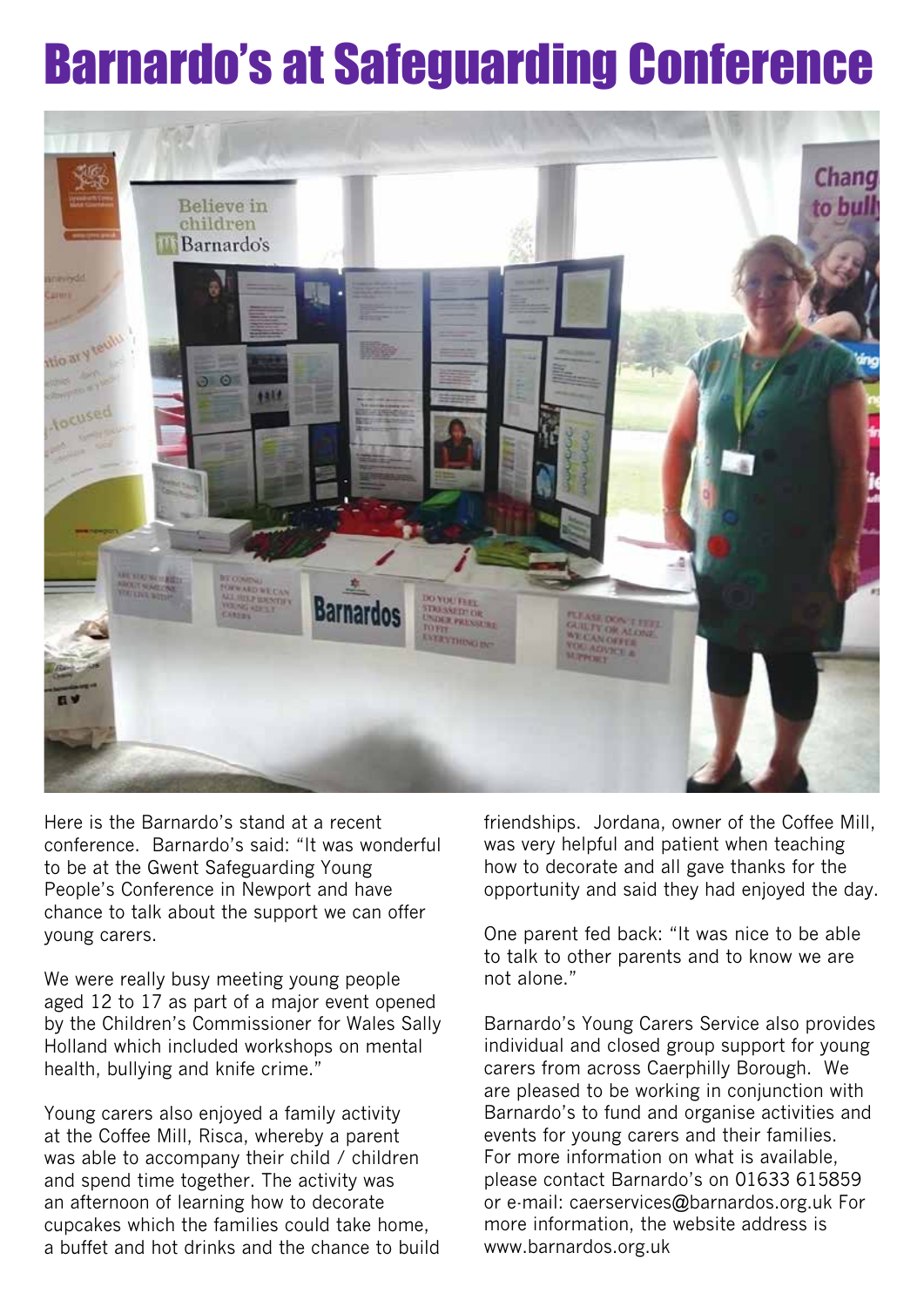# Resources 1





Carer's Emergency Card - please get in touch on carers@caerphilly.gov.uk, 01495 233218 or 01495 233234 if you would like one.

- Break from Caring we may be able to help you with getting one off or short term breaks from your caring role. Contact us on carers@caerphilly.gov.uk to find out more.
- We still have a number of free My Max Cards available for those of you with children under 25 which offers discounts and concessions on days out and activities. More details can be found here: http://www.mymaxcard.co.uk/ Get in touch if you would like one.
- Free wellbeing courses. For more info or to book a place on a course, contact Jules Horton via telephone on 01633 247674 or e-mail on jules.horton@gavowales.org.uk Find them on Facebook to keep up-to-date with new courses etc.: @EPPCymru

## Useful Links

Here are some useful links that we thought you might be interested in too.

### https://www.alzheimers.org.uk/ im-caring-someone-dementia

Alzheimer's Society – information for people caring for someone with a dementia.

### www.ageuk.org.uk/cymru/gwent

Age Cymru Gwent offers lots of services for older people and their carers.

### www.caerphillyover50.co.uk

Caerphilly 50 Plus Forum is an independent voluntary organisation run for the benefit of older people. Their aim is to improve the quality of life for the residents of Caerphilly Borough who are over 50. Their current focus is promoting age-friendly communities.

https://www.careandrepair.org.uk/en/yourarea/blaenau-gwent-and-caerphilly-care-repair/ Care & Repair Caerphilly is an independent

home improvement agency whose aim is to help

older and vulnerable people live independently in their own homes for as long as possible. They are a non-profit making organisation and offer free practical advice and assistance on house repairs or improvements.

### www.carersuk.org/wales

Carers Wales – lots of information and advice for carers on a range of topics.

### www.ctsew.org.uk

Carers Trust South East Wales – lots of information and advice on a local basis for carers.

### www.dewis.wales

Dewis Cymru is the place for information about well-being in Wales. They have information that can help you

think about what matters to you, along with information about local organisations and services that can help!

### https://gata.cymru/

GATA is a free, independent and confidential service that assists you to know your rights and to have more voice, choice and control when decisions are made that affect you.